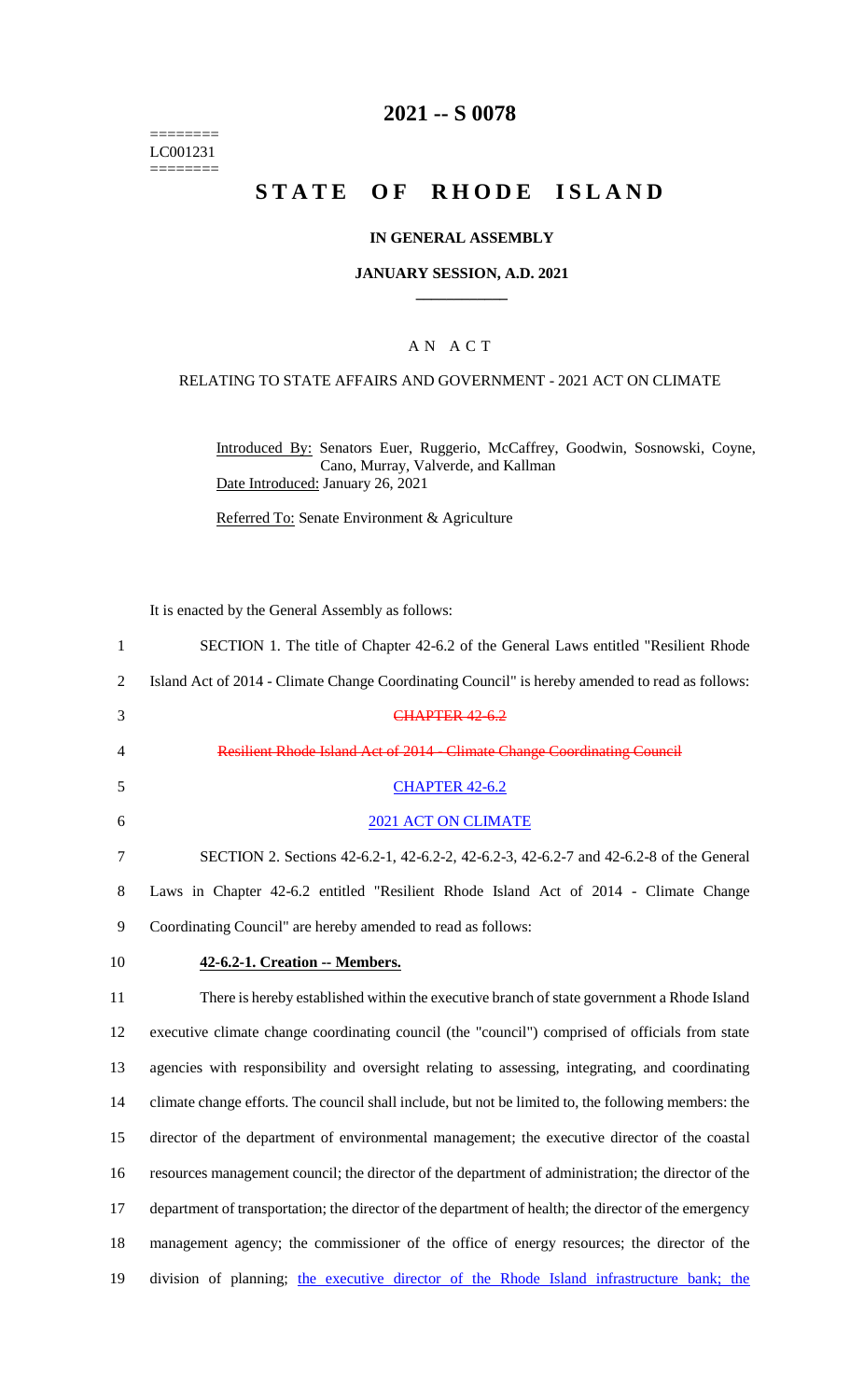1 administrator of the division of public utilities and carriers; the chief executive officer of the Rhode

2 Island public transit authority; and the chief executive officer secretary of the Rhode Island

3 commerce corporation.

### 4 **42-6.2-2. Purpose of the council.**

5 (a) The council shall have the following duties:

 (1) Assess, integrate, and coordinate climate change efforts throughout state agencies to 7 reduce emissions, strengthen the resilience of communities and infrastructure, and prepare for the effects on climate change, including, but not limited to, coordinating vulnerability assessments throughout state government;

10 (2)(i) No later than December 31, 2017 December 31, 2025, and every five (5) years 11 thereafter, submit to the governor and general assembly a an updated plan, following an opportunity 12 for public comment, that includes strategies, programs, and actions to meet economy-wide 13 enforceable targets for greenhouse gas emissions reductions as follows:

14 (A) Ten percent (10%) below 1990 levels by 2020;

15 (B) Forty-five percent (45%) below 1990 levels by  $\frac{2035}{2030}$ ;

16 (C) Eighty percent (80%) below 1990 levels by  $\frac{2050}{2040}$ ;

17 (D) Net-zero emissions by 2050.

18  $\left(\frac{D}{E}\right)$  The plan shall also include procedures and <u>public</u> metrics for periodic measurement,

19 not less frequently than once every five (5) years, of progress necessary to meet these targets and 20 for evaluating the possibility of meeting higher targets through cost-effective measures.

21 (ii) The plan shall specifically study the effectiveness of the state and/or multi-state carbon 22 pricing program to incentivize institutions and industry to reduce carbon emissions. The study shall 23 include the effectiveness of allocating revenues generated from such carbon pricing program to

24 fund enhanced incentives to institutions and industry for targeted efficiency measures; projected

25 emissions reductions; economic impact to businesses; any economic benefits to Rhode Island; and

26 impacts to the state's economic competitiveness if the program were implemented.

27 (iii) The plan shall address in writing the annual input that is provided to the council by its

28 advisory board, as set forth in § 42-6.2-4, and its science and technical advisory board, as set forth

29 in  $\S$  42-6.2-5, in their reports to the council.

30 (iv) If a plan directs an agency to promulgate regulations, then the agency must do so by

31 either issuing an advance notice of proposed rulemaking, as set forth in § 42-35-2.5, no later than

32 six (6) months after the plan is released or by issuing a notice of proposed rulemaking, as set forth

33 in § 42-35-2.7, no later than one year after the plan is released, unless the plan specifies another

34 timeframe for an advance notice of rulemaking or a notice of rulemaking.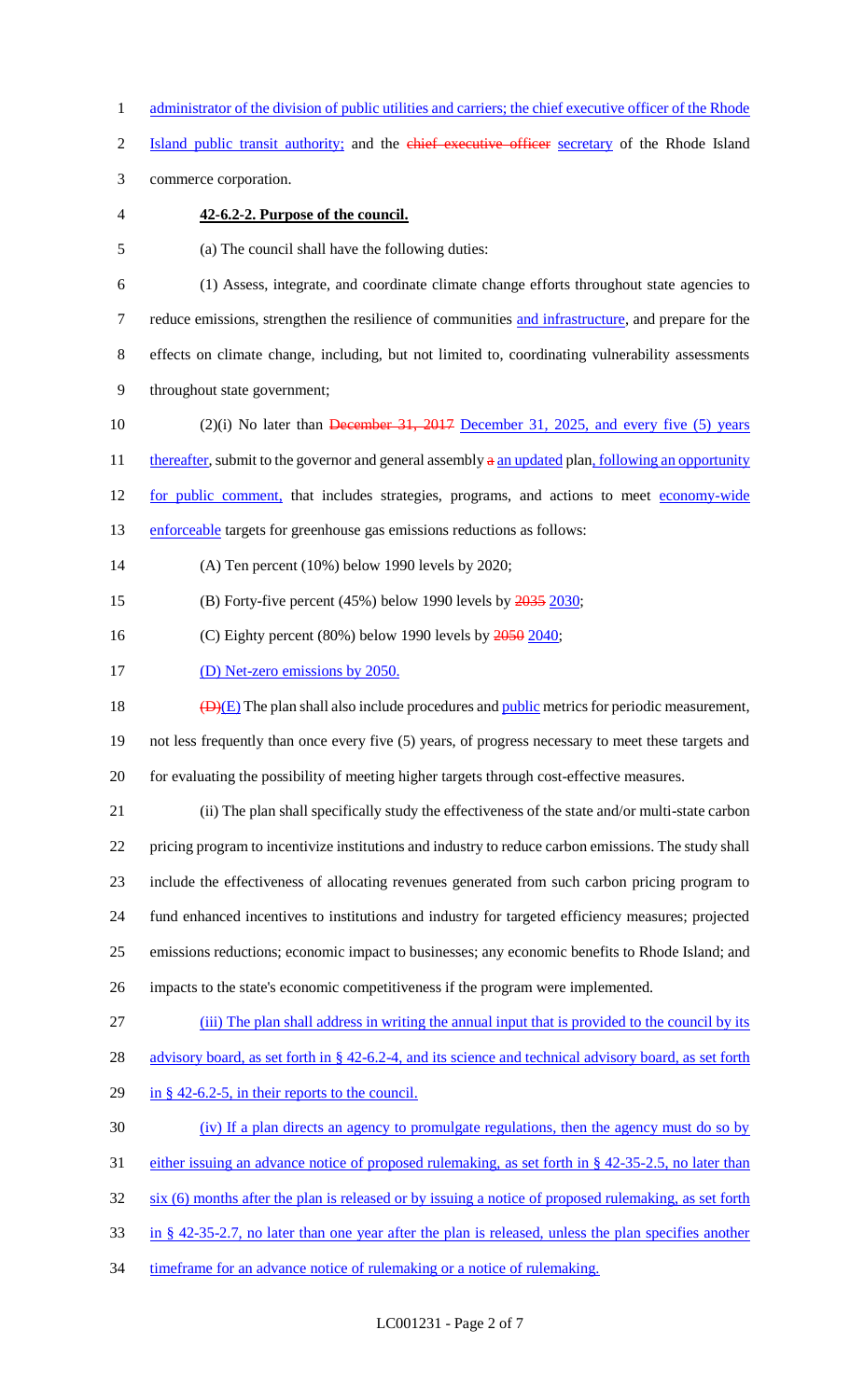(v) The plan shall: include an equitable transition to climate compliance for environmental justice populations, redress past environmental and public health inequities, and include a process 3 where the interests of people from populations most vulnerable to the effects on climate change and at risk of pollution, displacement, energy burden, and cost may provide input on the plan. (vi) The plan shall identify support for workers during this equitable transition to address inequity in the state by creating quality and family-sustaining clean energy jobs that pay wages and benefits consistent with or that exceed area wage and labor standards. The plans shall provide for the development of programs that directly recruit, train, and retain those underrepresented in the workforce, including women, people of color, indigenous, veterans, formerly incarcerated people, 10 and people living with disabilities. (3) Advance the state's understanding of the effects on climate change including, but not limited to, sea level rise, coastal and shoreline changes, severe weather events, critical infrastructure 13 vulnerability, food security, and ecosystem, economic, and health impacts, including the effects of carbon pollution on children's health; (4) Identify strategies to prepare for these effects and communicate them to Rhode Islanders, including strategies that incentivize businesses, institutions, and industry to adapt to climate change; (5) Work with municipalities to support the development of sustainable and resilient communities; (6) Identify and leverage federal, state, and private funding opportunities for emission reduction and climate change preparedness and adaption work in Rhode Island; (7) Advise the governor, the general assembly, and the public on ways to ensure that Rhode Island continues to be a national leader in developing and implementing strategies that effectively address the challenges on climate change; (8) Work with other New England states to explore areas of mutual interest to achieve common goals; and (9) Identify and facilitate opportunities to educate the public about climate change and efforts throughout state agencies and municipalities to address climate change. (b) The council is encouraged to utilize the expertise of Rhode Island universities and colleges in carrying out the duties described in subsection (a) of this section, specifically to ensure that the state's efforts to mitigate and adapt to climate change are based on the best available scientific and technical information, and to optimize the contribution by the universities and colleges of their expertise and experience in research, analysis, modeling, mapping, applications to on-the-ground situations, technical assistance, community outreach, and public education.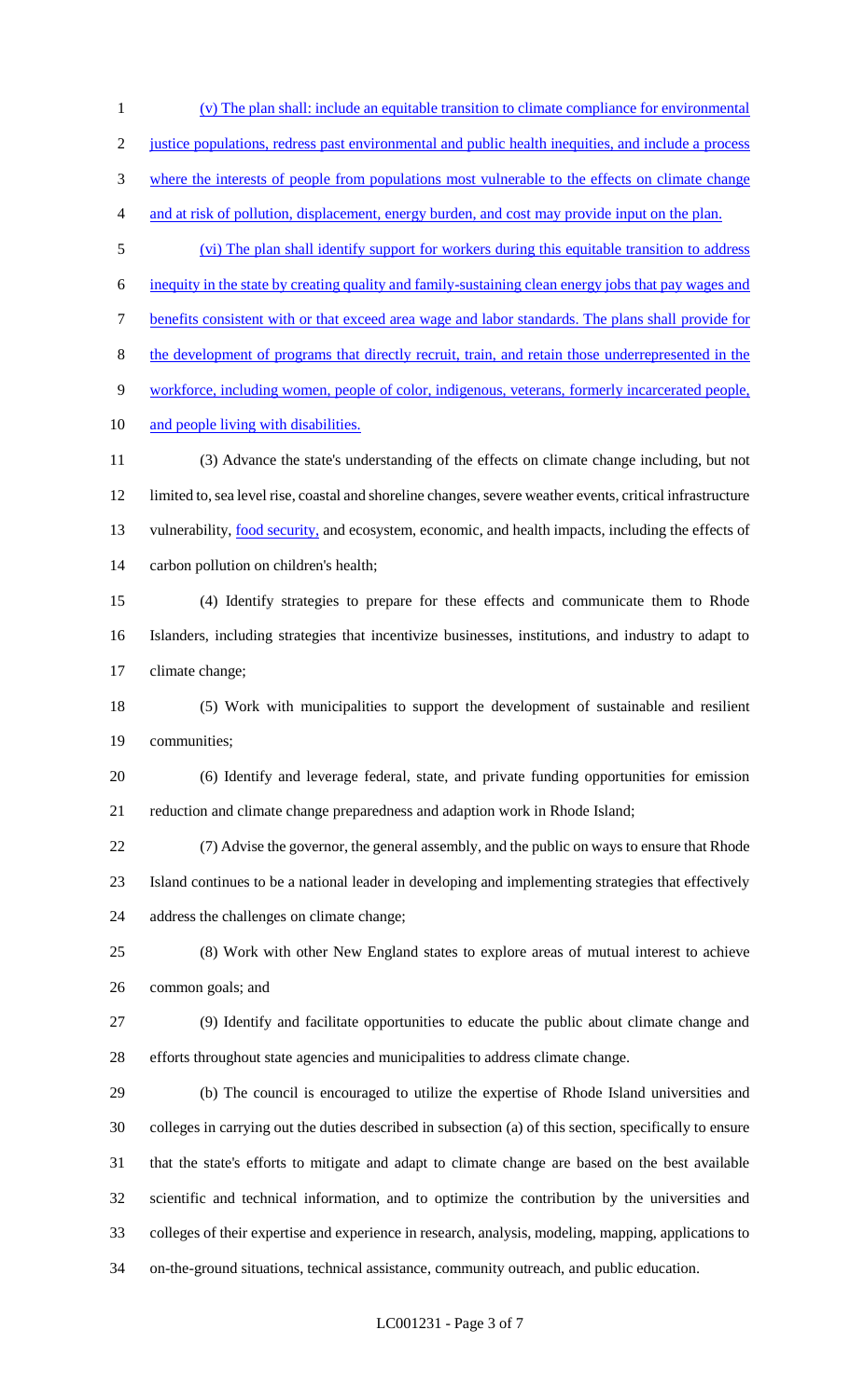To support the council's work, state agencies shall: (1) Assist the council in implementing the provisions of this chapter; (2) Develop short-and long-term greenhouse gas emission reduction strategies and track the progress of these strategies; 6 (3)  $\overline{4}$  Lead by example and, to the maximum extent feasible, purchase alternative fuel, hybrid, and electric vehicles that produce lower total emissions of greenhouse gases and develop programs to encourage state employees to reduce their vehicle miles and use sustainable transportation alternatives, including public transit systems; (4) Implement programs to achieve energy savings in state and municipal buildings to reduce greenhouse gases, reduce expenditures on energy, and stimulate economic and job development; (5) Increase the deployment of in-state generation of renewable energy and energy efficiency; (6) Support efforts to expand Rhode Island's green economy and develop green infrastructure; (7) Assess the vulnerability of infrastructure and natural systems, including, but not limited 18 to, roads, bridges, dams, and wastewater and drinking water treatment facilities, and riverine and 19 coastal habitats, to impacts on climate change and recommend implement strategies to protect and 20 adapt these assets; (8) Work with relevant academic institutions and federal agencies to assess the threats of sea level rise, erosion and storm surge, and communicate these assessments and threats, along with potential tools to address them, to state agencies and affected communities; (9) Develop plans, policies, and solutions based on the latest science to ensure the state continues to have a vibrant coastal economy, including protection of critical infrastructure, and a 26 vibrant and resilient food system that can provide affordable access to healthy food for all Rhode Islanders; 28 (10) Develop a climate and health profile report that documents the range of Address 29 recommendations to reduce health impacts associated with climate change and identifies protect 30 the most vulnerable populations most vulnerable to the effects on climate change and at risk of pollution, displacement, energy burden, and cost; (11) Encourages municipalities to incorporate climate change adaptation into local hazard 33 mitigation plans and, when feasible, into hazard mitigation projects; and (12) Take affirmative steps to eliminate and avoid duplication of effort through consistent

**42-6.2-3. Support for the council.**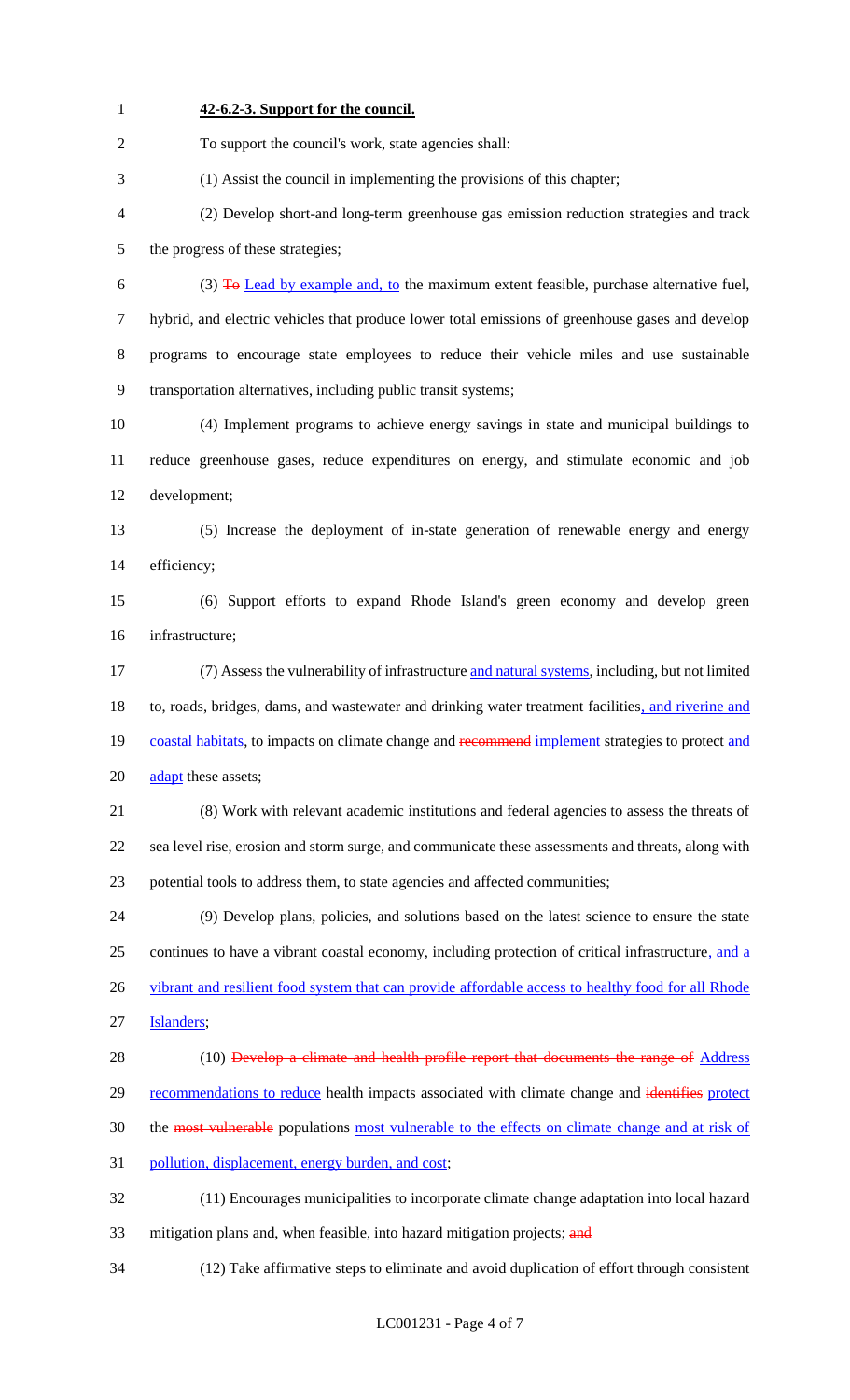1 coordination between agencies and programs, and pooling of resources, so as to make the most 2 cost-efficient use of the state resources and provide the most effective services.; and 3 (13) Foster public transparency by developing public metrics and an online public 4 dashboard that will track both emissions reductions and sources of energy consumed by the state. 5 Metrics and the dashboard will be updated at least annually. 6 **42-6.2-7. Reporting.** 7 No later than May 1, 2015, and annually thereafter, the council shall issue a report of its 8 findings, recommendations, and progress on achieving the purposes and requirements of this 9 chapter. 10 **42-6.2-8. Powers and duties of state agencies -- Exercise of existing authority.** 11 Consideration of Addressing the impacts on climate change shall be deemed to be within 12 the powers, and duties, and obligations of all state departments, agencies, commissions, councils, 13 and instrumentalities, including quasi-public agencies, and each shall be deemed to have and to 14 exercise among its purposes in the exercise of its existing authority, the purposes set forth in this 15 chapter pertaining to climate change mitigation, adaption adaptation, and resilience in so far as 16 climate change affects the its mission, duties, responsibilities, projects, or programs of the entity. 17 Each agency shall have the authority to promulgate rules and regulations necessary to meet the 18 greenhouse gas emission reduction mandate established by § 42-6.2-9. 19 SECTION 3. Chapter 42-6.2 of the General Laws entitled "Resilient Rhode Island Act of 20 2014 - Climate Change Coordinating Council" is hereby amended by adding thereto the following 21 sections: 22 **42-6.2-9. Statewide greenhouse gas emission reduction mandate.** 23 Mandatory targets for emissions reduction: 24 It is hereby established that the state shall reduce its statewide greenhouse gas emissions 25 to the targets set forth in  $\S 42-6.2-2(a)(2)(i)$ , as those targets may be from time to time revised, and 26 that achieving those targets shall be mandatory under the provisions of this chapter. The targets at 27 the time of the enactment of this act are that greenhouse gas emissions shall be ten percent (10%) 28 below 1990 levels by 2021, shall be forty-five percent (45%) below 1990 levels by 2030; eighty 29 percent (80%) below 1990 levels by 2040, and shall be net-zero emissions by 2050. 30 **42-6.2-10. Enforcement.** 31 (a) The provisions of this chapter may be enforced by means of an action in the superior 32 court seeking either injunctive relief, a declaratory judgment, a writ of mandamus or any 33 combination thereof. No such action may be commenced without the plaintiff providing written 34 notice of the violations of this chapter to defendants at least sixty (60) days prior to filing a legal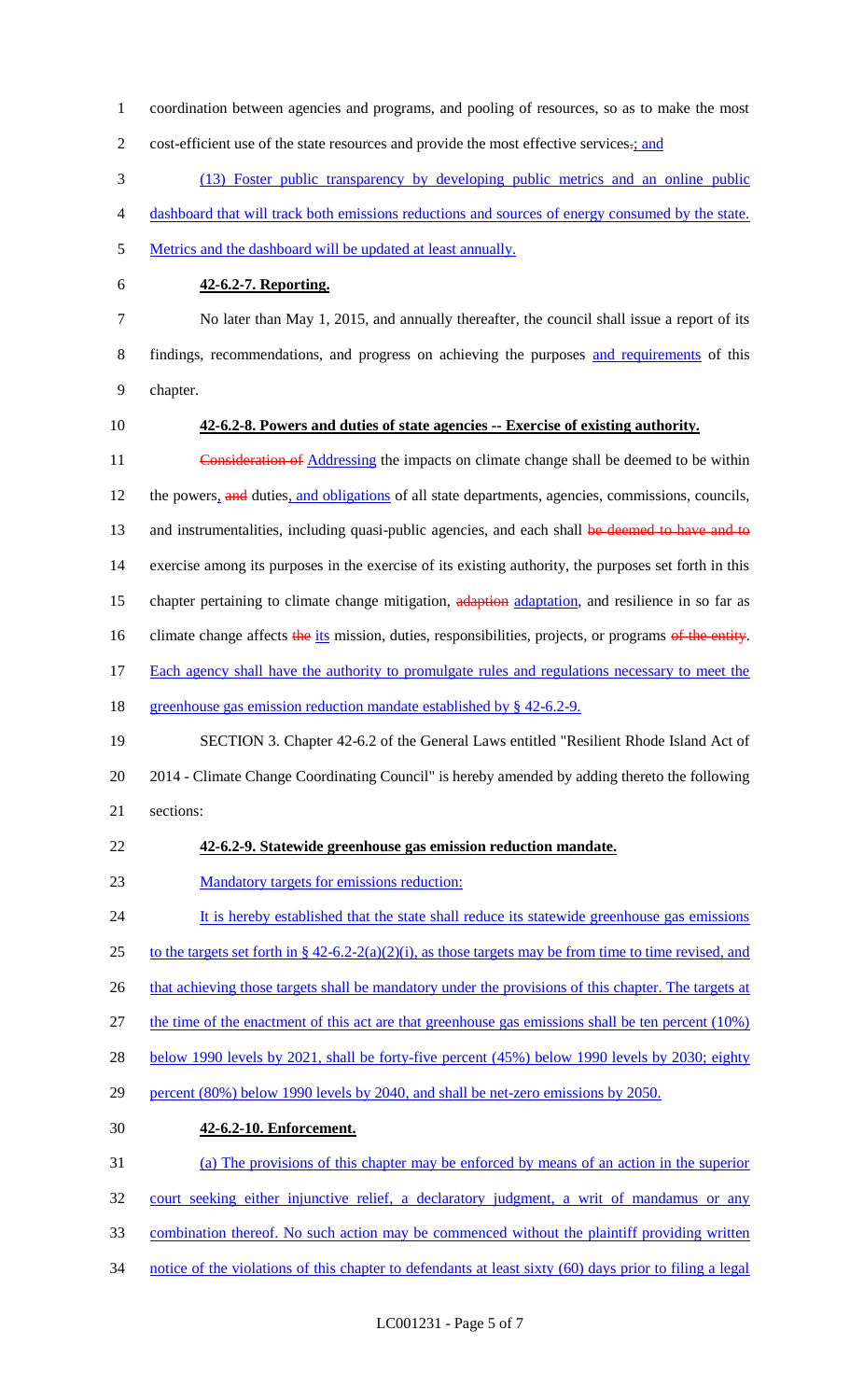- 1 action in superior court. No such action shall be brought before 2025.
- 2 (b) Venue for such actions shall be proper in the superior court of and for Providence

3 county.

- 4 (c) All persons shall have standing to commence such enforcement actions.
- 5 (d) Reasonable attorneys' fees shall be recoverable by all substantially prevailing plaintiffs
- 6 who seek relief under this section.
- 7 **42-6.2-11. Liberal construction.**
- 8 This chapter, being necessary for the welfare of the state and its inhabitants, shall be
- 9 liberally construed so as to effectuate its purposes.

### 10 **42-6.2-12. Severability.**

- 11 If any clause, sentence, paragraph, section, or part of this chapter shall be adjudged by any
- 12 court of competent jurisdiction to be invalid, that judgment shall not affect, impair, or invalidate
- 13 the remainder of the chapter but shall be confined in its operation to the clause, sentence, paragraph,
- 14 section, or part directly involved in the controversy in which that judgment shall have been
- 15 rendered.
- 16 SECTION 4. This act shall take effect upon passage.

======== LC001231 ========